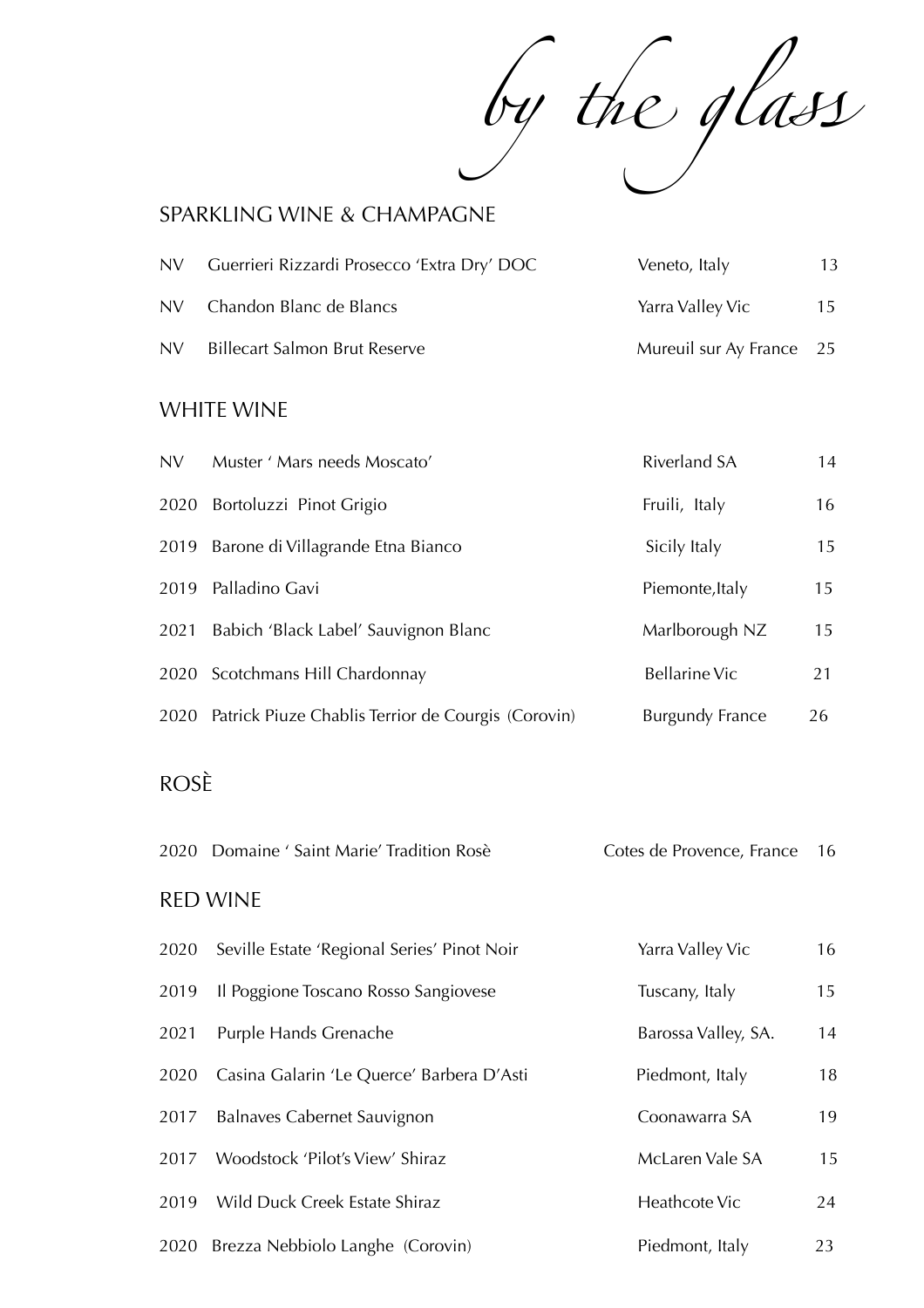*birra on tap*

#### VIOLA HANDCRAFTED BEER

Birra Viola Bionda 5.3% **Rimini Italy** 330ml 13

*Premium pale larger, Emilia-Romania region, North Eastern Italy. dry taste, pleasantly complimented by the bitterness of the finest hops.* 

Birra Viola Rossa 6.6% **Rimini Italy** 355ml 15

*This top-fermented double-malt red ale is made with several different varieties of spring two-row barley malt. With its unmistakable flavor, splendid color tinged with reflections of copper and ruby red and compact head of white foam, this is a beer rich in spicy flavors, warmly caressing the palate and conquering it with a round and persistent finish,*

#### BEER & CIDER

| The Hills Apple Cider        | Adelaide Hills SA | 12 |
|------------------------------|-------------------|----|
| O'Brien Gluten Free Pale Ale | Victoria          | 12 |
| Little Creatures Pale Ale    | Geelong           | 13 |
| White Rabbit Dark Ale        | Victoria          | 13 |
| Crown Larger                 | Victoria          | 11 |
| Cascade Light                | Tasmania          | 10 |
| James Boags premium          | Tasmania          | 12 |
| Menabrea Larger              | Italy             | 13 |
| Peroni ' Leggara' 3.5%       | Italy             | 11 |
| Heineken 00                  | Netherlands       | 8  |
| Corona                       | Mexico            | 11 |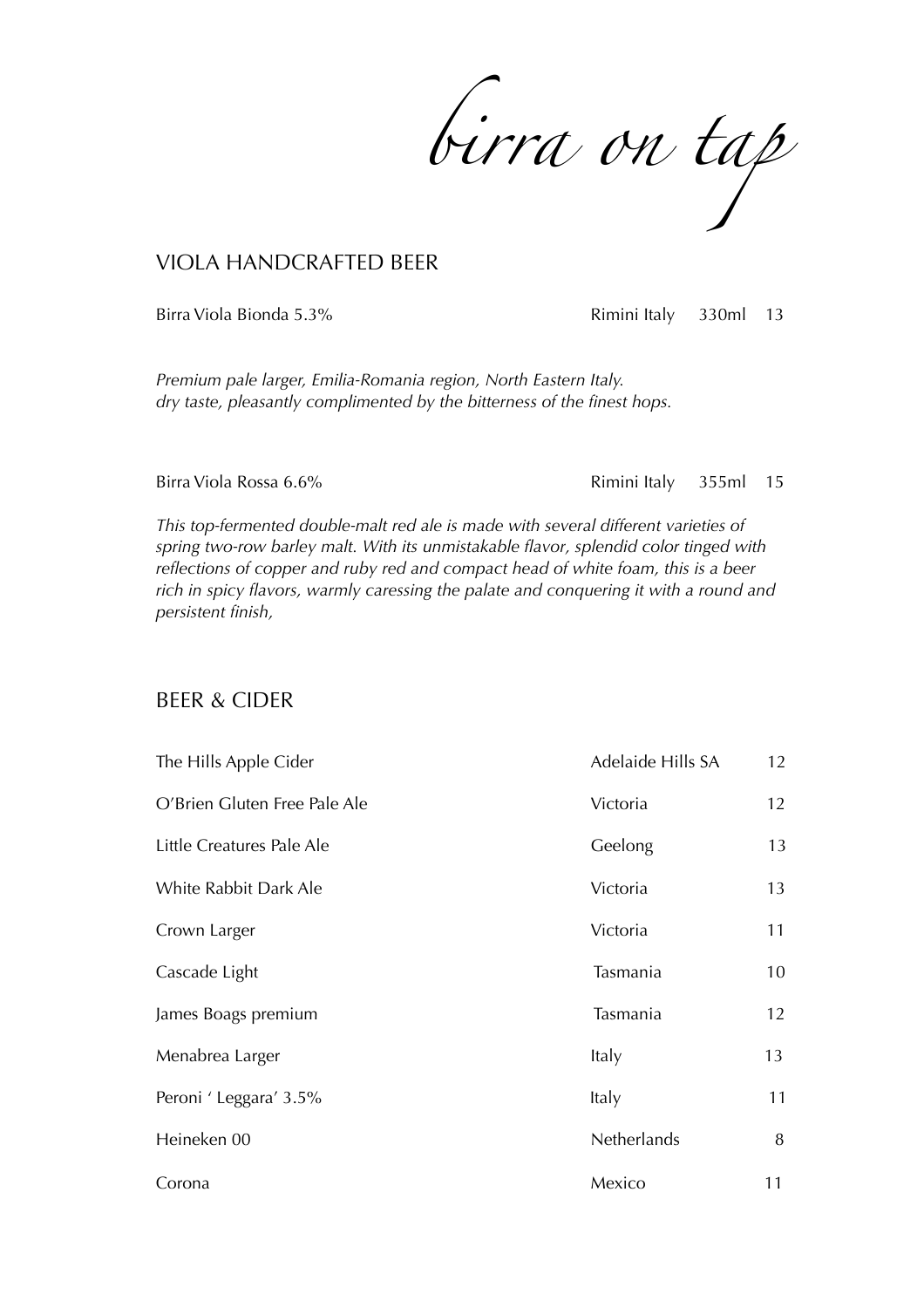

MARTINI - traditional / wet / dry / dirty / olive or twist

| 24<br>26<br>26<br>26 |
|----------------------|
| 22                   |
| 22                   |
| 22                   |
| 20                   |
| 18                   |
| 22                   |
| 22                   |
| 22                   |
| 22                   |
| 24                   |
| 22                   |
| 24                   |
|                      |

*mocktails*

ESPRESSO MARTINI - lyres non alcholic espresso liqueuer, vanilla syrup, espresso 14 ITALIAN SPRITZ - lyres non alcoholic amalfi, fresh orange & soda 14 LYCHEE PASSION - Lychee, passionfruit & soda, lime juice, fresh mint 14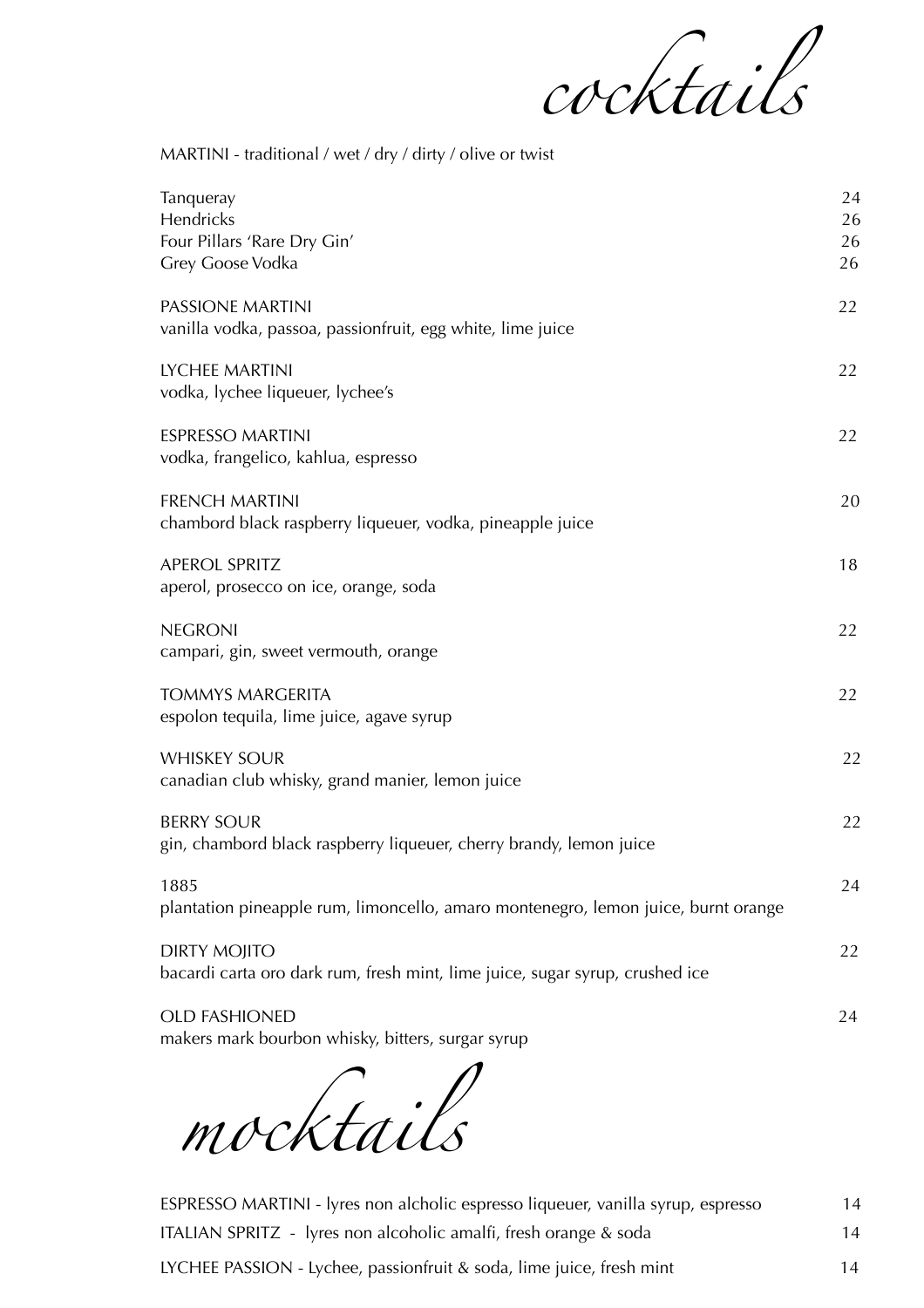*bubbl*e

## SPARKLING WINE / PROSECCO / CHAMPAGNE

| <b>NV</b> | Chandon Blanc de Blancs                                | Yarra Valley VIC      | 70  |
|-----------|--------------------------------------------------------|-----------------------|-----|
| 2018      | Ballieu Brut Méthod Champonoise                        | Mornington Vic        | 75  |
| <b>NV</b> | Stefano Lubiana Brut Reservé Methode Traditionelle     | <b>Granton TAS</b>    | 90  |
| 2010      | Stefano Lubiana Grande Vintage                         | <b>Granton TAS</b>    | 120 |
| <b>NV</b> | Ca'del Bosco Franiacorta Cuvée Prestige                | Lombardy Italy        | 125 |
| <b>NV</b> | Guerrier Rizzardi Prosecco 'Extra Dry' DOC             | Veneto Italy          | 65  |
| <b>NV</b> | Marsuret Prosecco Superiore 'Amoler' 'Extra Brut' DOCG | Valdobbiadene Italy   | 80  |
| <b>NV</b> | <b>Billecart Salmon Brut Reserve</b>                   | Mureuil sur Ay France | 145 |
| <b>NV</b> | Billecart Salmon Brut Nature (Zero Dosage)             | Mureuil sur Ay France | 150 |
| <b>NV</b> | Billecart Salmon Brut Reserve Rosé                     | Mureuil sur Ay France | 220 |
| 2009      | <b>Billecart Salmon Vintage</b>                        | Mureuil sur Ay France | 290 |
|           | 2002 Billecart Salmon Cuvée Nicolas Francois           | Mureuil sur Ay France | 650 |
| <b>NV</b> | Jacquesson Cuvée 743 Extra Brut                        | Epernay France        | 230 |
| <b>NV</b> | Charles Heidsieck Brut Reserve                         | Reims France          | 220 |
| <b>NV</b> | Piper Heidsieck Cuvée Brut                             | Reims France          | 120 |
| <b>NV</b> | Ruinart Blanc de Blancs                                | Reims France          | 250 |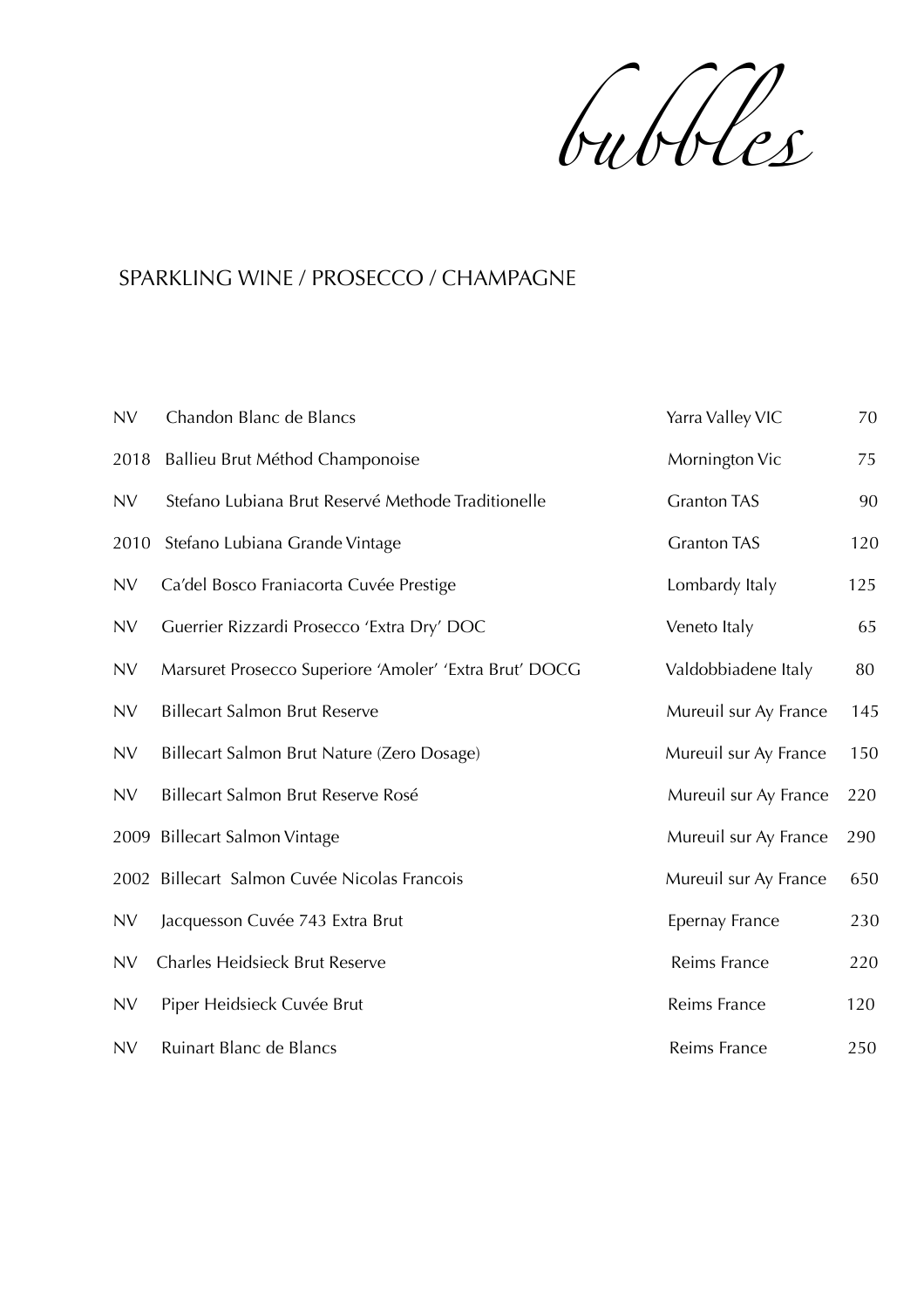

# GIN

| Tanqueray<br>Hendricks                         | 13<br>14 |
|------------------------------------------------|----------|
| Four Pillars - Rare Dry, Yarra Valley VIC      | 14       |
| Four Pillars - Bloody Shiraz, Yarra Valley VIC | 14       |
| 23rd Distillery Signature Gin, Renmark SA      | 16       |
| <b>VODKA</b>                                   |          |
| Smirnoff                                       | 12       |
| <b>Grey Goose</b>                              | 14       |
|                                                |          |
| <b>SINGLE MALT WHISKY</b>                      |          |
| The McCallan - 12 years Fine Oak Highland      | 20       |
| Glenmorangie - 10 years                        | 15       |
| Dalwhinnie - 15 years                          | 18       |
| Laphroaig 'Islay' - 10 years Select Cask       | 18       |
| Suntory Yamazaki Old Japanese Whisky           | 25       |
| <b>BLENDED SCOTCH WHISKY</b>                   |          |
|                                                |          |
| Monkey Shoulder 'Batch 27'                     | 14       |
| Johnnie Walker Black Label                     | 14       |
| Chivas Regal 12years                           | 15       |
| Ballantine's 12 years                          | 15       |
|                                                |          |
| <b>IRISH WHISKY</b>                            |          |
| Bushmills - 10 years                           | 13       |
|                                                |          |
| <b>WHISKEY &amp; BOURBON</b>                   |          |
| Jim Beam Bourbon Whiskey                       | 13       |
| Maker's Mark Bourbon Whisky                    | 14       |
| Jack Daniels No7 Tenessee Whiskey              | 14       |
| Canadian Club Whisky                           | 13       |

### RUM

| Bacardi Ora                          | 14              |
|--------------------------------------|-----------------|
| Bacardi White                        | 13              |
| <b>Bundaberg</b>                     | 12 <sup>°</sup> |
| Sailor Jerry Spiced Rum              | 13.             |
| Havana Club No7 Extra Aged Cuban Rum | 16              |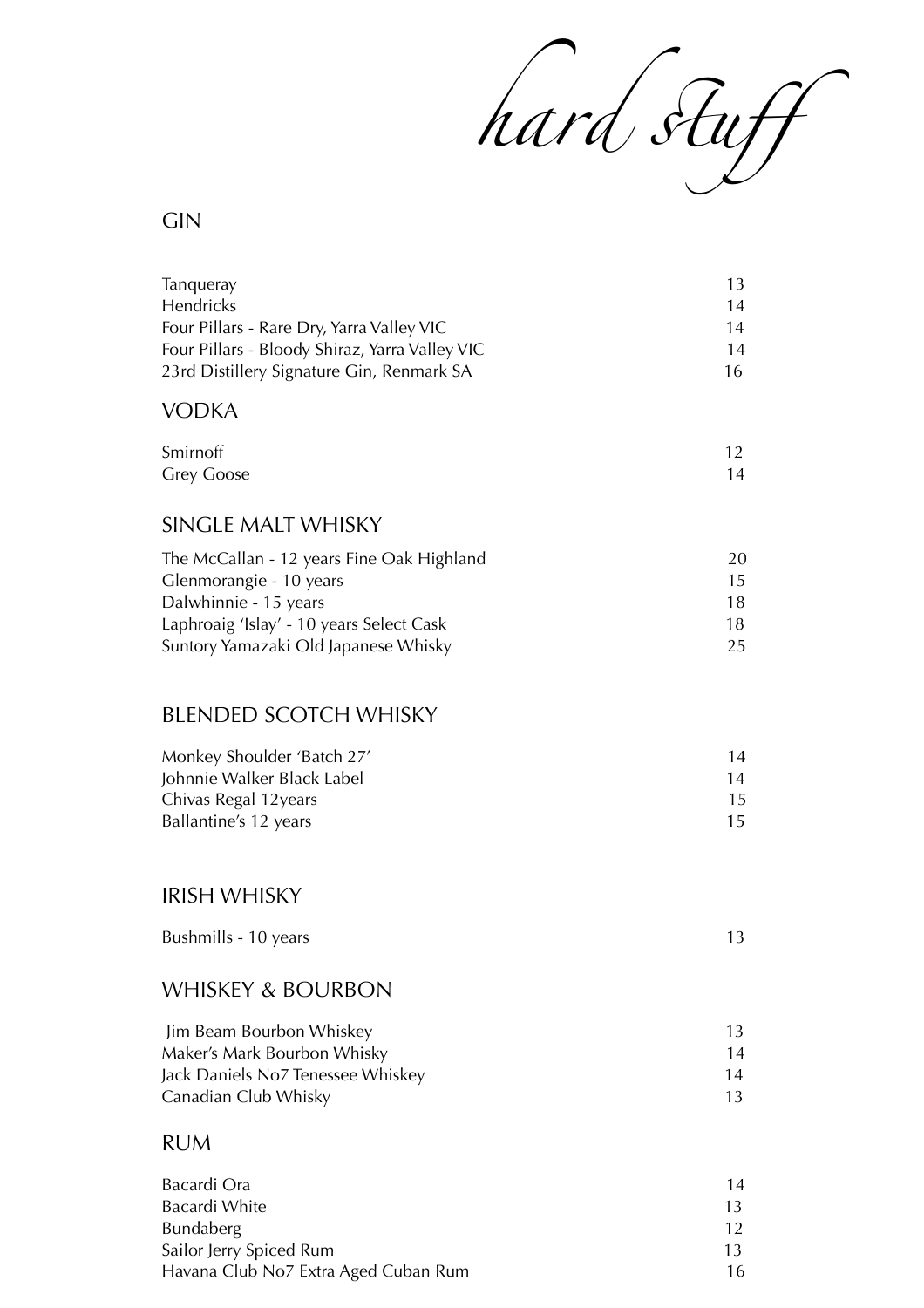*pre* d*nner*

#### APERITIFS

| Campari (45ml)                 |    |
|--------------------------------|----|
| Aperol (45ml)                  |    |
| Cynar Ricetta Orininale (45ml) | 14 |

### LIQUEURS

| Baileys Irish Cream | 12 |
|---------------------|----|
| Cointreua           | 14 |
| Kahlua              | 12 |
| Frangelico          | 14 |
| Disaronno           | 14 |
| Tia Maria           | 14 |
| <b>Grand Manier</b> | 14 |
| Drambuie            | 15 |
| Dom Benedictine     | 15 |
|                     |    |

*a*f*er* d*nner*

# DIGESTIVES / AMARO / GRAPPA

| Pernod                                        | Paris, France        | 13 |
|-----------------------------------------------|----------------------|----|
| Strega                                        | Campania Italy       | 13 |
| Limoncello                                    | Campania Italy       | 13 |
| Molinari Sambuca                              | Lazio Italy          | 13 |
| Alpe Amaro                                    | Valle D'Aosta Italy  | 14 |
| Tosolini Amaro                                | Fruili Italy         | 15 |
| Nonino Prunella                               | Fruili Italy         | 16 |
| Nonino Amaro                                  | Fruili Italy         | 16 |
| Ischia Sapori Rucolino Amaro                  | Campania Italy       | 16 |
| Lucano Amaro                                  | Piedmont Italy       | 14 |
| Montenegro                                    | Emilia Romagna Italy | 13 |
| Averna                                        | Sicilia Italy        | 13 |
| Braulio Amaro Alpino                          | Trentino Italy       | 13 |
| Bepi Tosolini Grappa di Moscato               | Fruilino Italy       | 16 |
| Lucrezior Grappa Cannonau di Sardegna         | Sardegna Italy       | 19 |
| Tedeschi Grappa di Amarone Capitel Monte Olmi | Veneto Italy         | 25 |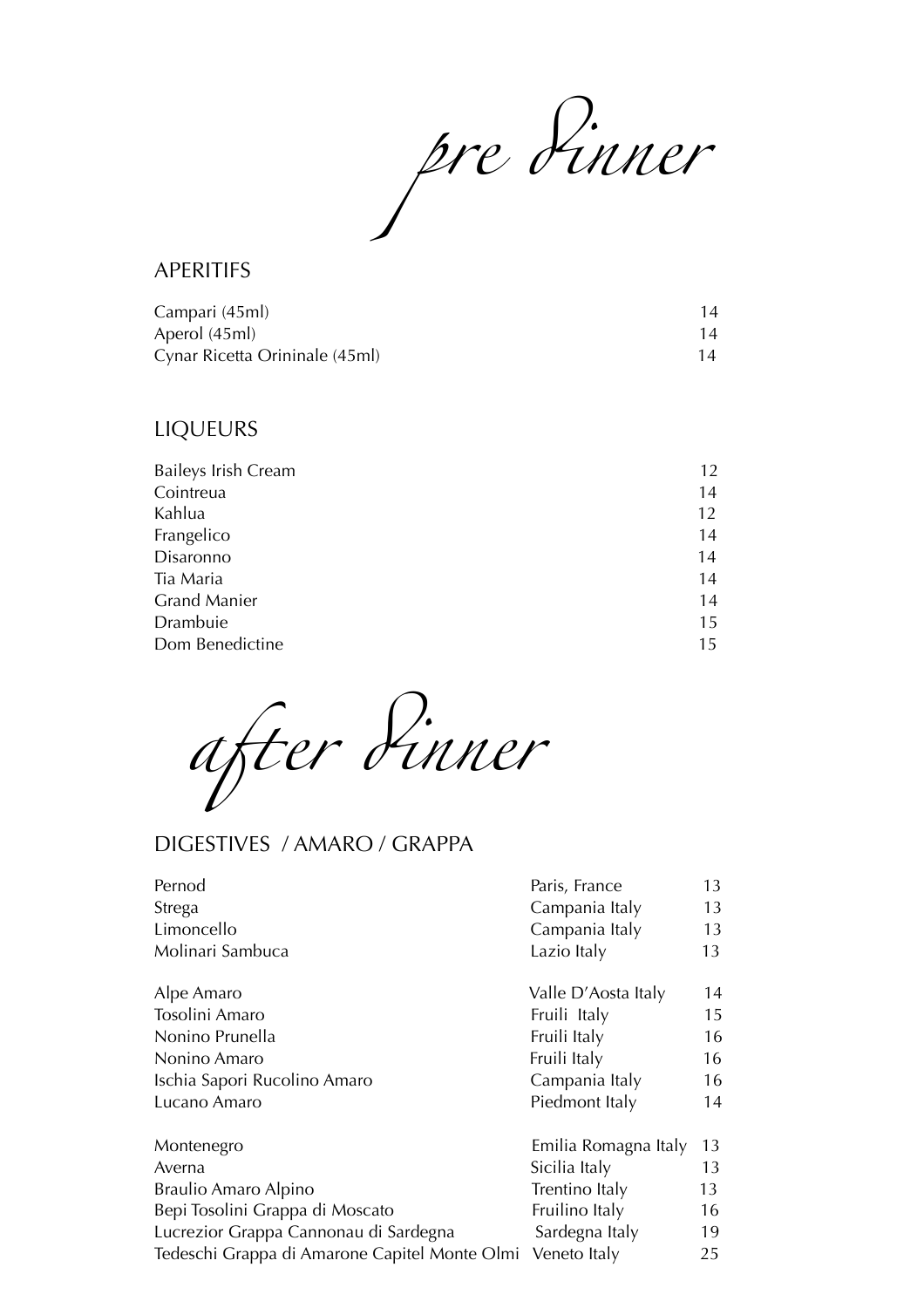by the bottle

#### WHITE WINE VARIETALS

#### SWEET

| Riverlands SA<br>Muster 'Mars Needs Moscato'<br><b>NV</b> | 55 |
|-----------------------------------------------------------|----|
|-----------------------------------------------------------|----|

#### FRESH & CRISP ITALIAN VINO BIANCO

| 2017 Umani Ronchi Centovie Pecorino     | Abruzzo Italy    | 90. |
|-----------------------------------------|------------------|-----|
| 2020 Santadi Vermintino 'Villa Solais'  | Sardegna Italy   | 65  |
| 2020 Toscolo Vernaccia di San Gimignano | Tuscany Italy    | 60  |
| 2019 Franz Haas Lepus Pinot Bianco      | Alto Adige Italy | 90  |

### FRUITY & BOLD ITALIAN VINO BIANCO

| 2019 Fattoria 'il Coroncino' Verdicchio | Marche Italy   | 95  |
|-----------------------------------------|----------------|-----|
| 2019 Palladino Gavi                     | Piemonte Italy | 65  |
| 2019 Barone di Villagrande Etna Bianco  | Sicily Italy   | 85  |
| 2020 Feudo Monti Grillo                 | Sicily Italy   | 85  |
| 2020 Pieropan Soave Classico            | Veneto Italy   | 80  |
| 2020 Jermann Vinnae' Ribola Gialla      | Friuli, Italy  | 115 |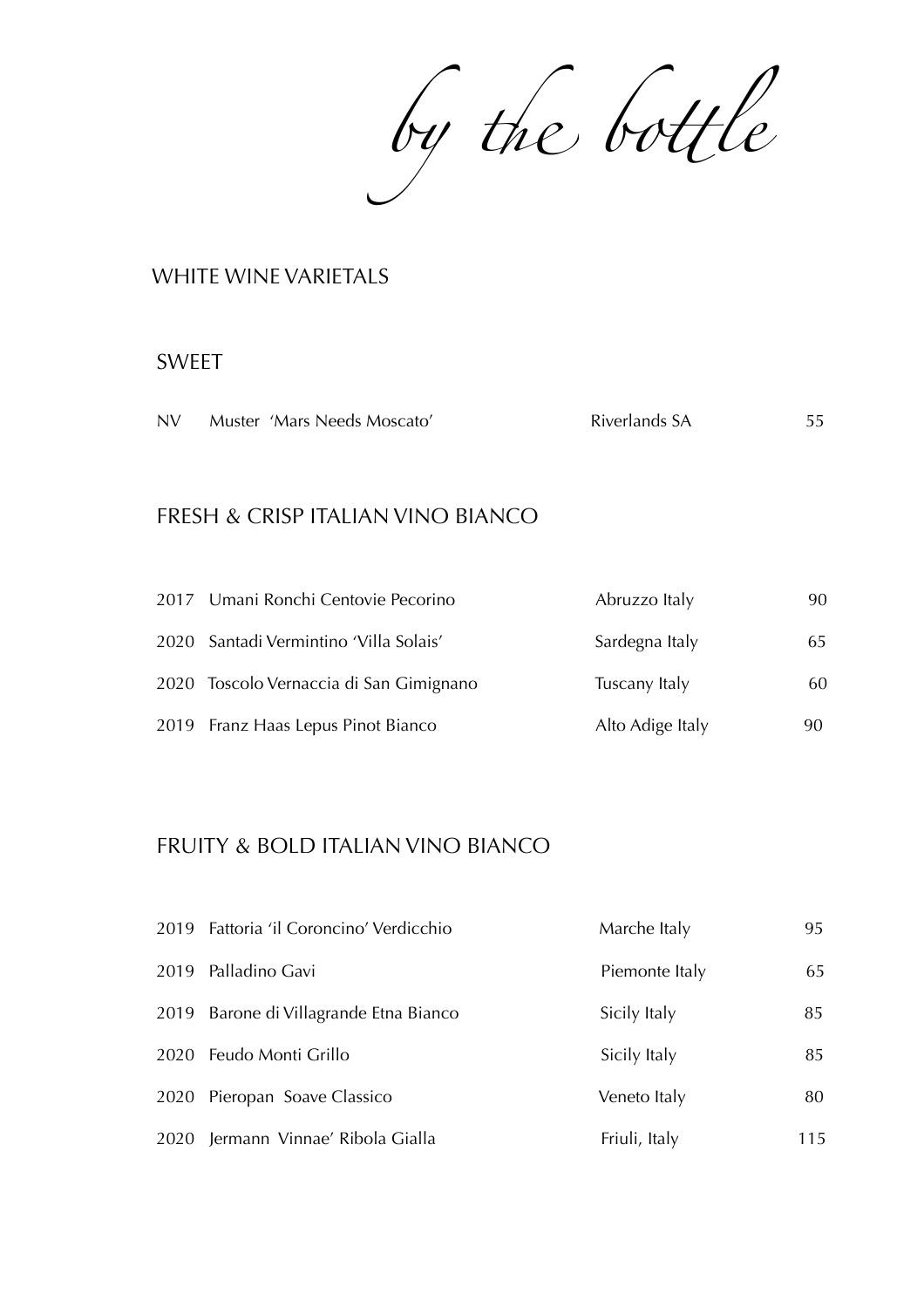# PINOT GRIGIO / PINOT GRIS / VARIETALS

| 2021 Purple Hands 'Colours of the South' Pinot Blanc | Barossa Valley, SA | 55 |
|------------------------------------------------------|--------------------|----|
| 2021 Onannon Pinot Gris                              | Mornington Vic     | 65 |
| 2020 Cantina Tollo 'Rocca Ventosa' Pinot Grigio      | Abruzzo, Italy     | 50 |
| 2020 Tenuta di Corte 'Giacobbe' Pinot Grigio         | Veneto Italy       | 60 |
| 2018 Ronci di Tassi Pinot Grigio                     | Fruili Italy       | 90 |
| 2020 Bortoluzzi Pinot Grigio                         | Fruili Italy       | 75 |

# SAUVIGNON BLANC

| 2021 Babich Black label Sauvignon Blanc | Marlborough NZ                   | 60 |
|-----------------------------------------|----------------------------------|----|
| 2020 Geoff Weaver Sauvignon Blanc       | Adelaide Hills SA                | 65 |
| 2019 Domaine Vacheron Sancerre Blanc    | Sancerre Loire Valley France 110 |    |

# RIESLING

| 2020 Frankland Estate Riesling      | Frankland River WA | 75  |
|-------------------------------------|--------------------|-----|
| 2021 Grosset 'Springvale' Riesling  | Clare Valley SA    | 95  |
| 2010 Grosset 'Polish Hill' Riesling | Clare Valley SA    | 200 |
| 2020 Skillogalee Riesling           | Clare Valley SA    | 70  |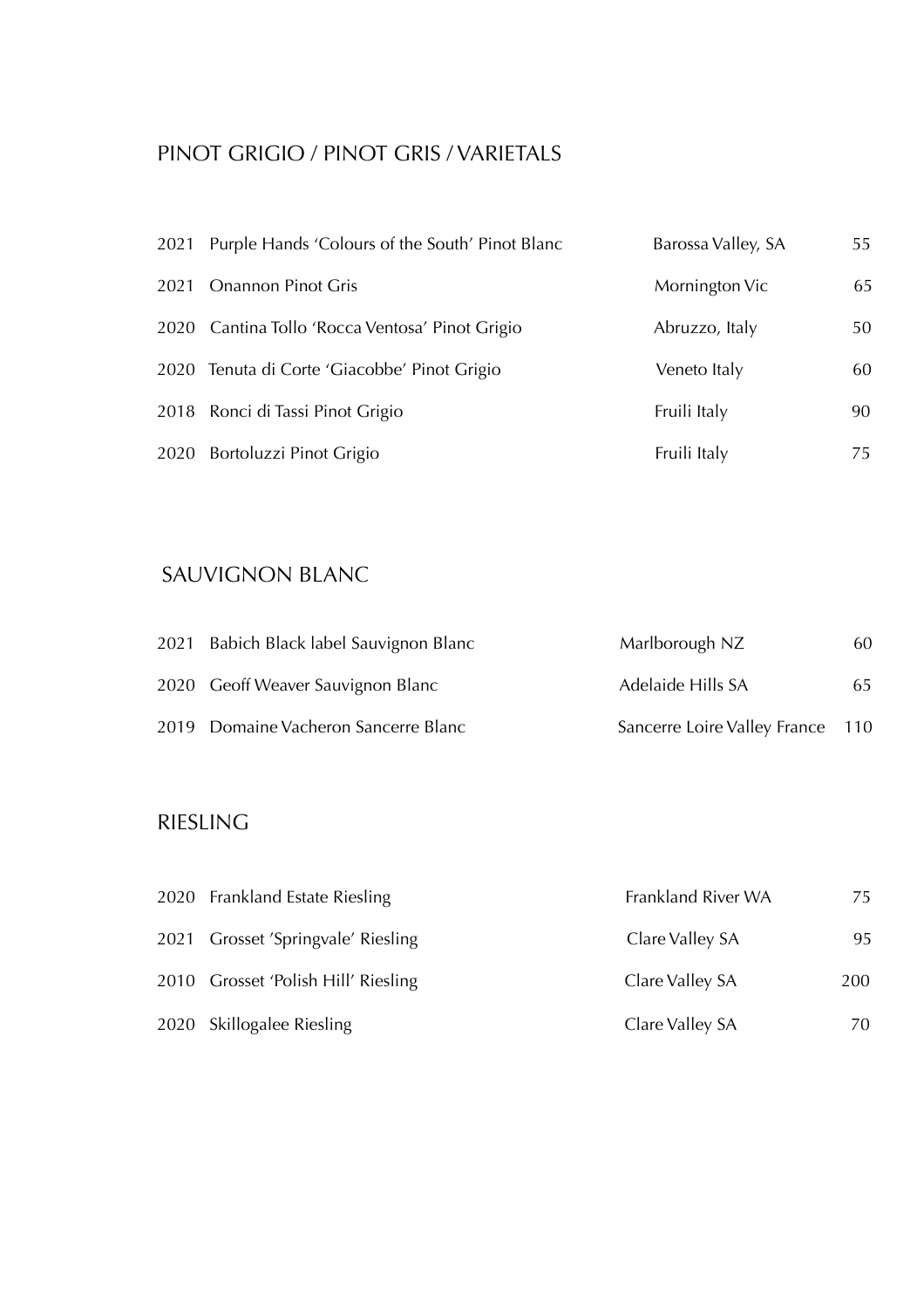### **CHARDONNAY**

|      | 2020 Grosset ' Picadilly' Chardonnay                 | Adelaide Hills SA      | 135 |
|------|------------------------------------------------------|------------------------|-----|
| 2021 | Stefano Lubiana 'Primavera' Chardonnay               | Derwent Valley, TAS    | 75  |
|      | 2019 Arlewood Chardonnay                             | Margaret River WA      | 80  |
| 2019 | Sentio Chardonnay                                    | Macedon Vic            | 110 |
| 2019 | Sentio 'Petite' Chardonnay                           | <b>Beechworth Vic</b>  | 85  |
| 2019 | Indigo 'Secret Village' Chardonnay                   | <b>Beechworth Vic</b>  | 105 |
| 2013 | Soho Road Vineyard Barrel Select Chardonnay          | <b>Bellarine Vic</b>   | 100 |
| 2020 | Scotchmans Hill Chardonnay                           | <b>Bellarine Vic</b>   | 90  |
| 2010 | By Farr Chardonnay                                   | Geelong Vic            | 220 |
|      | 2020 Scorpo Estate 'Aubaine' Chardonnay              | Mornington Vic         | 75  |
| 2020 | Polperro 'Talland Hill' Chardonnay                   | Mornington Vic         | 110 |
| 2003 | Mount Mary Chardonnay                                | Yarra Valley Vic       | 280 |
|      | 2018 Seville Estate Reserve Chardonnay               | Yarra Valley Vic       | 115 |
|      | 2018 Charteris Vandermark Chardonnay                 | Central Otago NZ       | 120 |
| 2020 | Patrick Piuze Chablis Terrior de Courgis             | <b>Burgundy France</b> | 110 |
| 2019 | Domaine la Vougeraie ; Terres de Famille' Bourgogne  | <b>Burgundy France</b> | 155 |
| 2018 | Bruno Colin Chassagne-Montrachet 'En Remilly'1er Cru | <b>Burgundy France</b> | 340 |

*rosé / rosato*

| 2020 Selua Capuzza 'San Donino' Rosato     | Lombardy, Italy          | 80    |
|--------------------------------------------|--------------------------|-------|
| 2020. Podere 414 'Flower Power' Rosato     | Tuscany, Italy           | 65    |
| 2020 Domaine 'Sainte Marie' Tradition Rosé | Côtes de Provence France | 75    |
| 2017 Château d'Esclans Les Clans Rosé      | Côtes de Provence France | - 185 |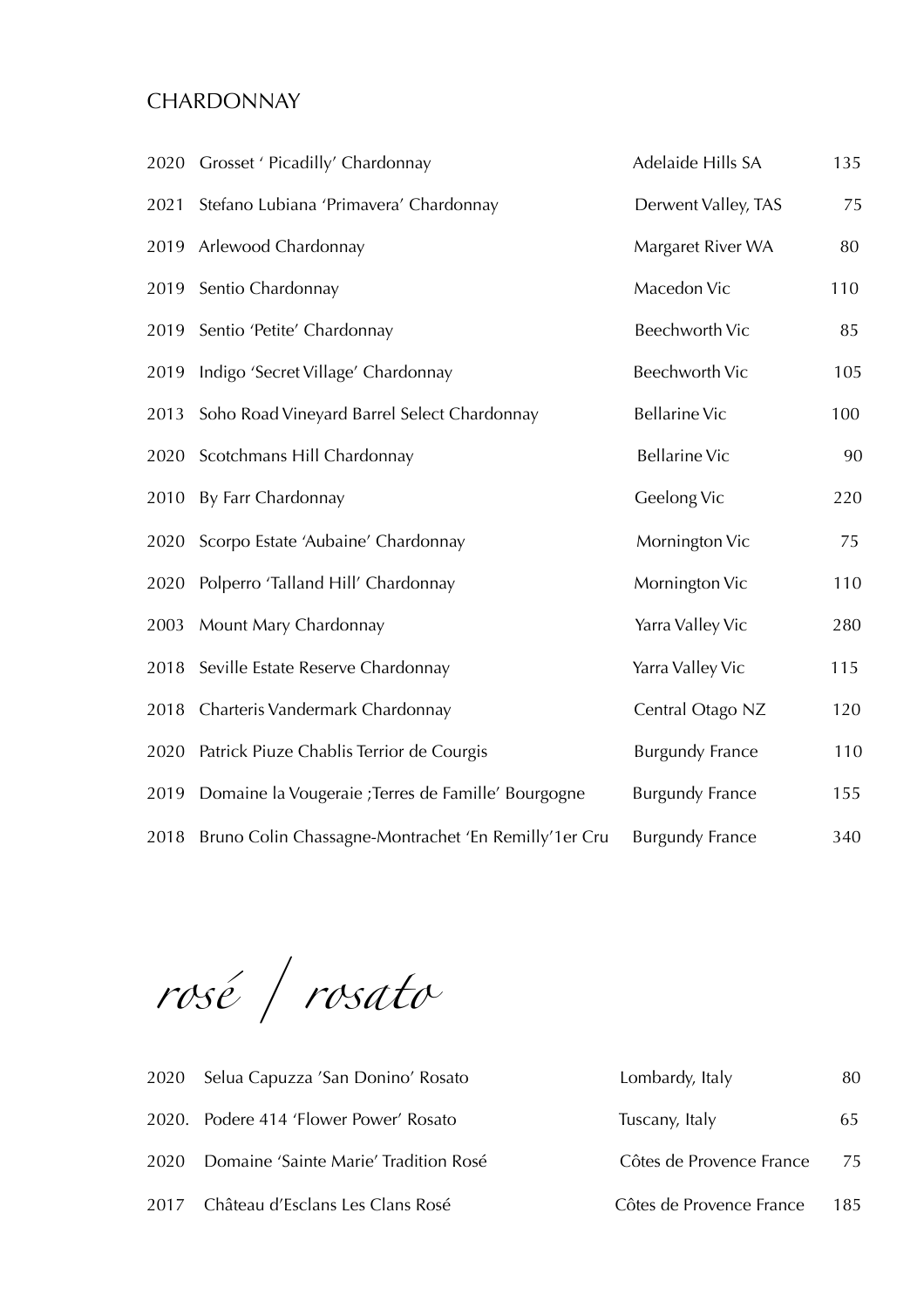*pinot noir*

### AUSTRALIAN & NZ

| 2018 | Sentio Pinot Noir                           | Beechworth Vic           | 95  |
|------|---------------------------------------------|--------------------------|-----|
| 2020 | Scotchmans Hill Pinot Noir                  | <b>Bellarine Vic</b>     | 90  |
| 2015 | Prince Albert Pinot Noir                    | Geelong Vic              | 110 |
| 2020 | Shadowfax Pinot Noir                        | Macedon Ranges Vic       | 90  |
| 2019 | Elgee Park Estate Pinot Noir                | Mornington Vic           | 90  |
| 2019 | Polperro 'Landaviddy Lane' Pinot Noir       | Mornington Vic           | 125 |
| 2008 | Main Ridge Estate 'The Acre' Pinot Noir     | Red Hill Vic             | 240 |
| 2021 | Seville Estate 'Regional Series' Pinot Noir | Yarra Valley Vic         | 75  |
|      | 2018 Yeringberg Pinot Noir                  | Yarra Valley Vic         | 145 |
| 2018 | Dalrymple Single Site Pinot Noir            | Coal River Valley Tas    | 115 |
| 2020 | Maude Pinor Noir                            | Central Otago NZ         | 90  |
| 2019 | Burn Cottage 'Moonlight Race' Pinot Noir    | Central Otago NZ         | 130 |
| 2009 | Pegasus Bay Aged Release Pinot Noir         | North Canterbury NZ      | 200 |
| 2019 | Franz Haas Pinot Nero                       | Alto Adige Italy         | 120 |
| 2016 | Bream Creek 'Reserve' Pinot Noir            | East Coast Tas           | 130 |
| 2017 | Holm Oak 'The Wizard' Pinot Noir            | <b>Tammar Valley Tas</b> | 135 |
|      | 2016 Home Hill 'Kelly's Reserve' Pinot Noir | Huon Valley Tas          | 180 |
| 2016 | Kelvedon Estate Pinot Noir.                 | East Coast Tas           | 125 |
| 2016 | By Farr ' Farrside' Pinot Noir              | Geelong Vic              | 220 |
| 2016 | Kooyong 'Meres' Pinot Noir                  | Mornington Vic           | 170 |
| 2017 | Bass Phillip 'Issan Vineyard' Pinot Noir    | <b>Gippsland Vic</b>     | 240 |
| 2017 | Hoddles Creek '1er' Pinot Noir              | Yarra Valley Vic         | 130 |
| 2016 | Kusuda Pinot Noir                           | Martinborough NZ.        | 325 |
| 2017 | Ata Rangi 'McCrone Vineyard' Pinot Noir     | Martinborough NZ.        | 230 |
|      | 2016 Rockburn Estate Pinot Noir             | Central Otago NZ.        | 120 |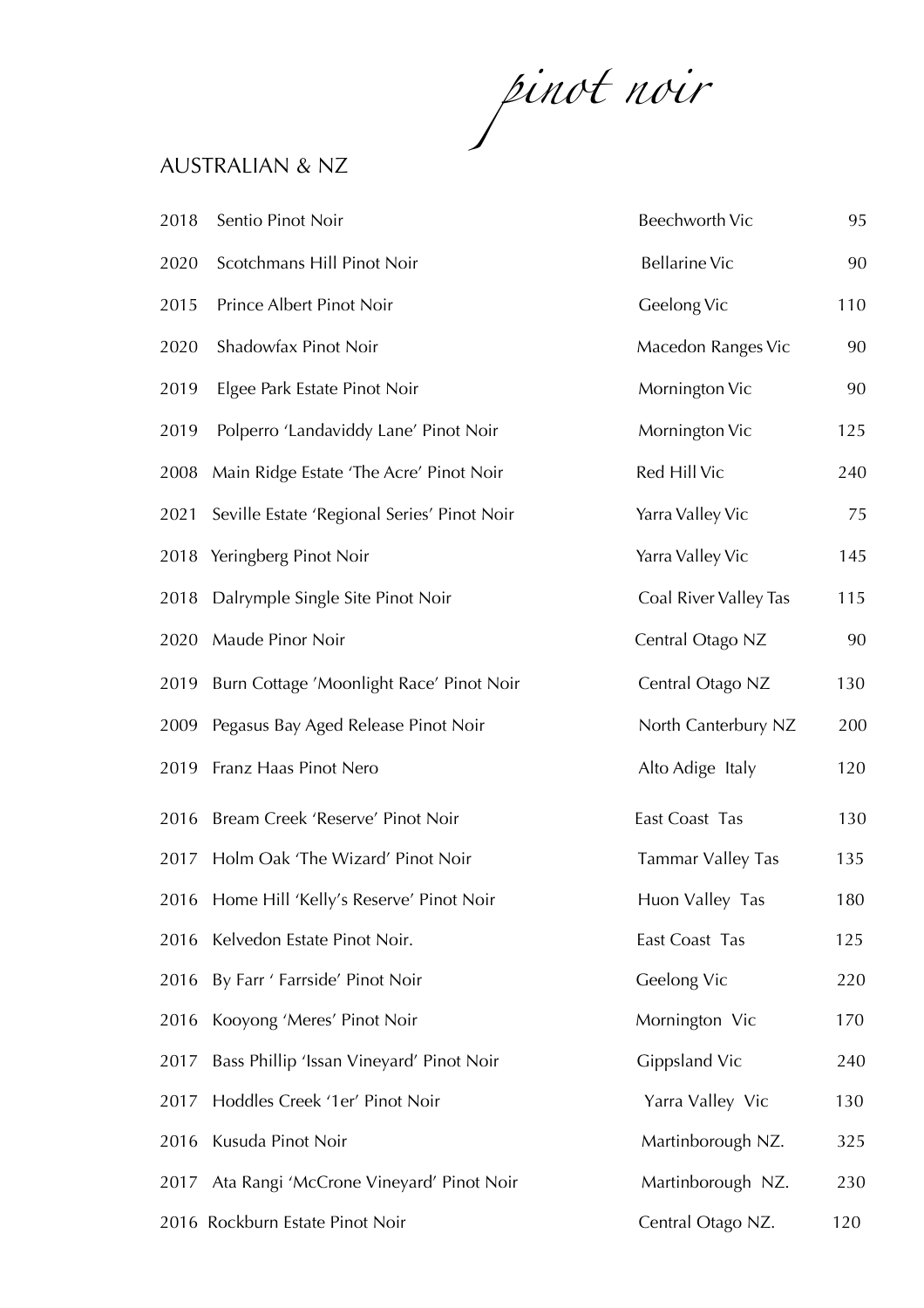### FRENCH / BURGUNDY PINOT NOIR

|      | 2016 Domaine Blain-Gagnard Volnay Champans 'Prem Cru'                      | 220 |
|------|----------------------------------------------------------------------------|-----|
| 2017 | Domaine Nicolas Pommard 'Les Vignots'                                      | 225 |
| 2016 | Domaine Nicolas Rossignol Savigny-lès-Beaune 1er Cru                       | 225 |
| 2016 | Domaine Faiveley Mercurey 'Le Clos du Roy' 1er Cru                         | 180 |
| 2016 | Domaine S.C Guillard Gevrey-Chambertin 'Aux Corvées' Vielles Vignes        | 225 |
| 2016 | Domaine S.C Guillard Gevrey-Chambertin 'Reniard' Vielles Vignes            | 225 |
| 2016 | Domaine Hudellot-Noëllat Vosne-Romanée                                     | 245 |
| 2016 | Domaine Hudellot-Noëllat Nuits-Saint-Georges 'Les Bas de Combes'           | 320 |
| 2016 | Domaine de Bellene Vosne-Romanée Vieilles Vignes                           | 245 |
| 2016 | Domaine de Bellene Vosne-Romanée 'Les Suchots Hommage à Françoise Potel    | 440 |
| 2016 | Domaine Henri Boillot 'Volnay' Les Chevrets 1 er Cru                       | 380 |
| 2016 | Domaine Henri Boillot 'Volnay' Les Fremiets 1 er Cru                       | 380 |
| 2016 | Domaine Henri Boillot 'Clos Vougeot' Grand Cru                             | 675 |
| 2016 | Domaine Robert Chevillon Nuits-Saint-Georges 'Ronciers' 1er Cru            | 370 |
| 2015 | Domaine Robert Chevillon Nuits-Saint-George 'Les Pruliers' 1er Cru         | 390 |
| 2013 | Domaine Newman Mazis Chamertin Grand Cru                                   | 560 |
| 2012 | Domaine Newman Bonnes Mares Grand Cru                                      | 620 |
| 2012 | Domaine de la Vougeraie Beaune 'Les Grèves' 1 er Cru                       | 250 |
| 2012 | Domaine de la Vougeraie Chambolle Musigny                                  | 285 |
| 2012 | Domaine Faiveley Volnay 'Santenots' 1er Cru                                | 250 |
| 2012 | Domaine Louis Jadot 'Clos des Couchereaux ' Beaune 1er                     | 360 |
| 2012 | Domaine 'Lucien le Moine' Chassagne-Montrachet Morgeot Rouge 1er Cru       | 455 |
| 2012 | Domaine Lucien le Moine Nuits-Saint-Georges 'Clos des Argillières' 1er Cru | 500 |
| 2010 | Domaine Jean Marc Pavelot 'La Dominode' Savigny les Beaune 1er Cru         | 290 |
| 2009 | Domaine Sérafin Père & Fils Gevrey-Chambertin Les Corbeaux 1er Cru         | 340 |
| 2008 | Domaine Sérafin Père & Fils Chambolle-Musigny 'Les Baudes' 1er Cru         | 330 |
| 2008 | Domaine Thierry Violot-Guillemard Pommard-Rugiens 1er Cru                  | 250 |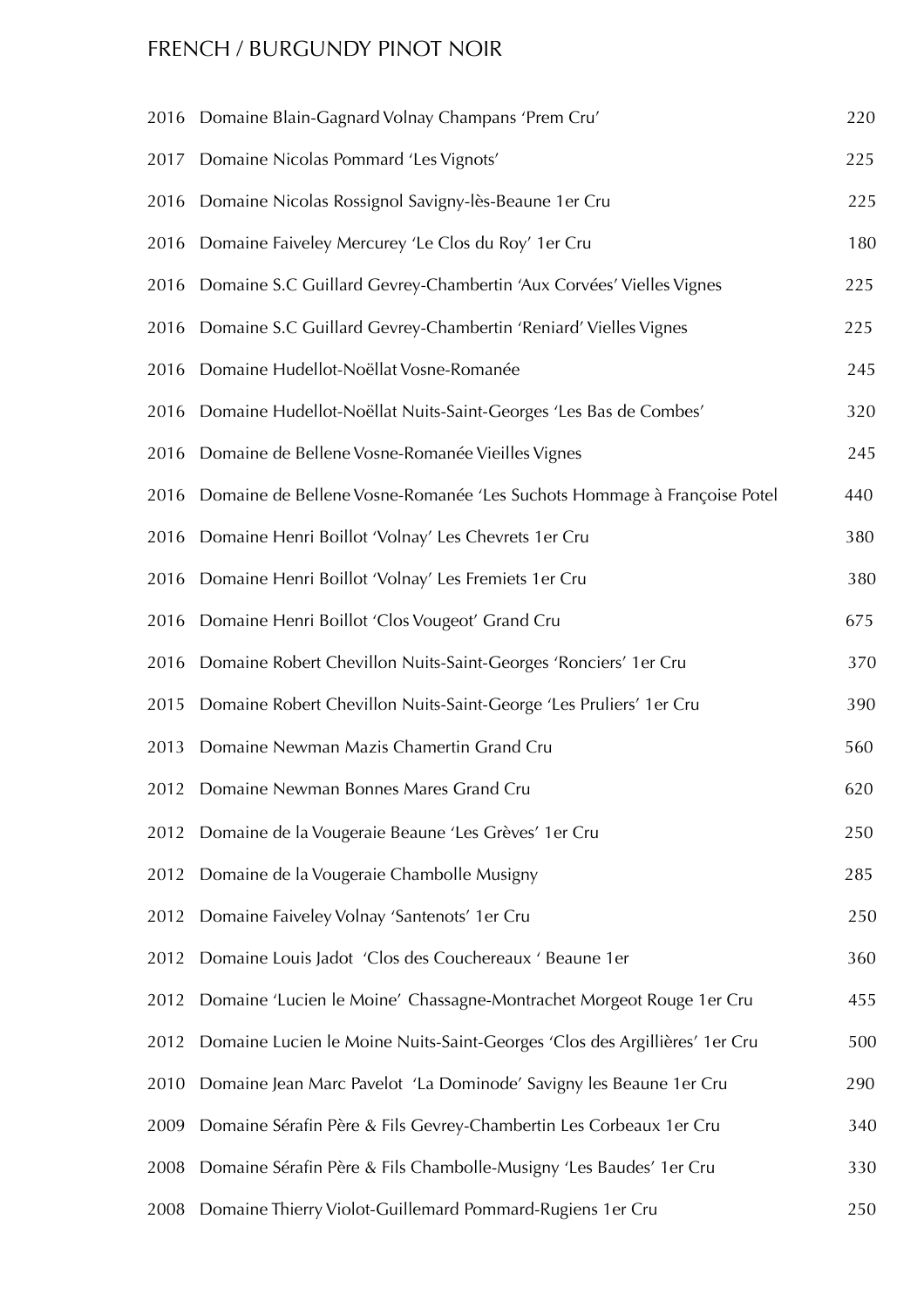*italian red*

# GRENACHE / VALPOLICELLO

|      | 2020 Pala I Fiori Cannonau Di Sardegna                     | Sardegna Italy | 75  |
|------|------------------------------------------------------------|----------------|-----|
|      | 2015 Speri Amarone della Valpolicella Classico Sant Urbano | Piedmont Italy | 250 |
| 2008 | Monte dall'Ora 'Stropa' Amarone della Valpolicella         | Veneto Italy   | 320 |
|      | 2019 Speri Valpolicella Ripasso Classico                   | Veneto Italy   | 95  |

*super tuscans*

# SANGIOVESE / CABERNET / SAUVIGNON / MERLOT BLENDS

| 2015 Castello Del Terriccio Tassinaia Sangiovese Cabernet Merlot Tuscany Italy |               | 155 |
|--------------------------------------------------------------------------------|---------------|-----|
| 2018 Brancaia 'IL BLU' Super Tuscan                                            | Tuscany Italy | 270 |
| 2012 Farnesse Editione Cinque Autoctoni blend                                  | Abruzzo Italy | 150 |
| 2011 Grattamacco Rosso Bolgheri Superiore DOC Cabernet blend Tuscany           |               | 350 |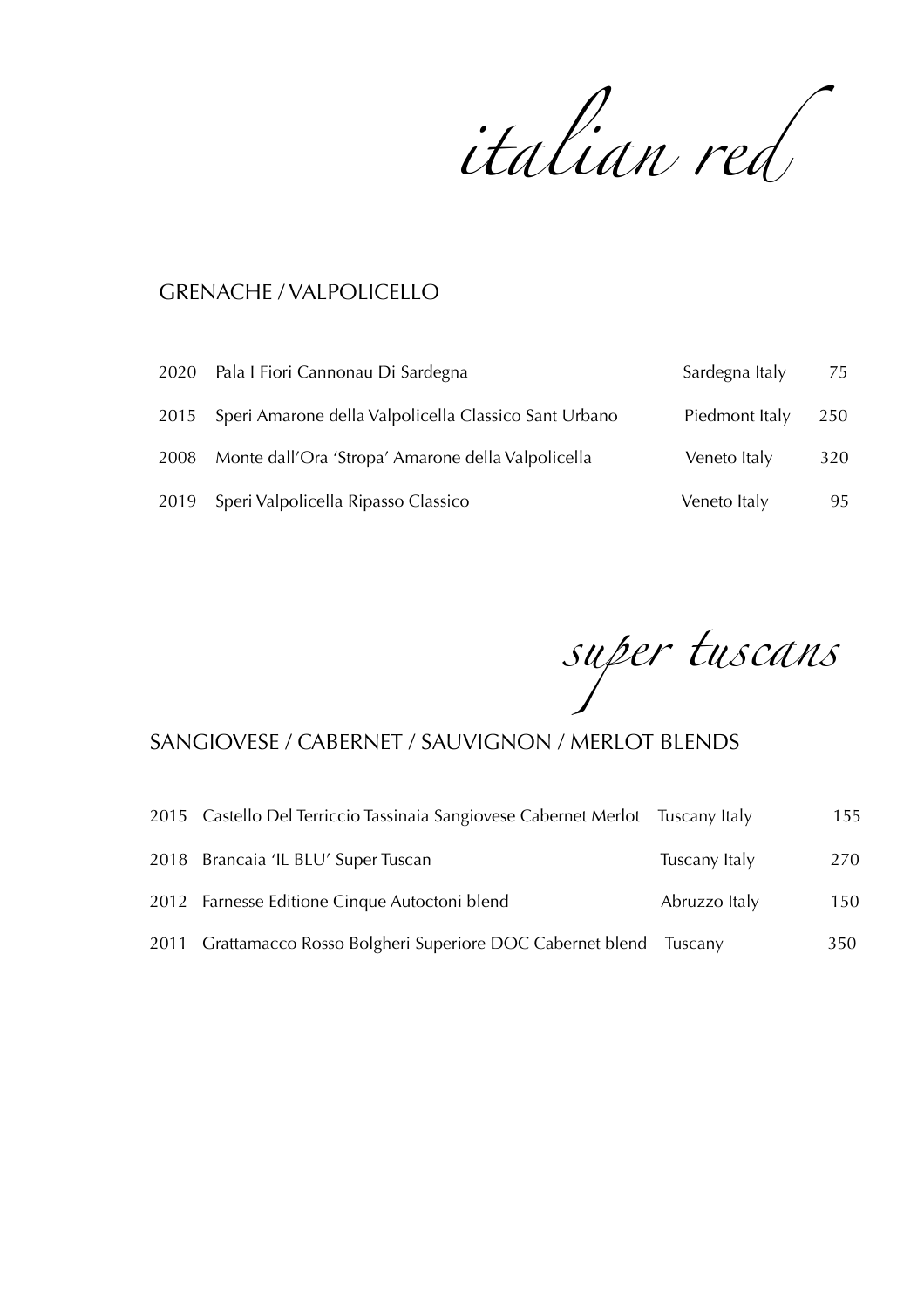*me*d*um to fu*l *bo*d*ed*

### BARBERA / MONTEPULCIANO

| 2018 Terzini 'Vigna Vitum' Reserva Montepulciano D'Abruzzo | Abruzzo Italy   | 95  |
|------------------------------------------------------------|-----------------|-----|
| 2018 Conterno Fantino Babera D'Alba 'Vignota'              | Piedmont Italy  | 125 |
| 2019 Palladino Barbera D'Alba Superiore                    | Piedmont Italy  | 75  |
| 2017 Elio Altare Barbera d'Alba                            | Piedmont Italy  | 120 |
| 2011 Oltretorrente Colli Tortonesi Barbera Superiore       | Piedmont Italy  | 160 |
| 2020 Casina Galarin 'Le Querce' Barbera D'Asti             | Piedmont, Italy | 85  |

### NEGROAMARO / PRIMITIVO / D'AVOLA / SAGRANTINO

| 2019 Menhir Primitivo 'Manduria'                       | Pulgia Italy      | 75  |
|--------------------------------------------------------|-------------------|-----|
| 2017 Menhir Salento Filo Negroamaro                    | Pulgia Italy      | 125 |
| 2018 Morgante Nero D'Avola                             | Sicily Italy.     | 70  |
| 2010 Azienda Agricola Daino 'Suber' Nero d'Avola blend | Sicily Italy      | 150 |
| 2012 San Marzano Riserva 62 Anniversario Primitivo     | Pulgia Italy      | 150 |
| 2006 Paolo Bea Pagliaro Sagrantino                     | Umbria Italy      | 280 |
| 2019 Ernst + Neue Lagrein                              | Alto Adige, Italy | 85  |

#### NERELLO / MASCALESE

|      | 2017 Pietradolce 'Rampante' Etna Rosso Nerello Mascalese | Sicily Italy. | 160 |
|------|----------------------------------------------------------|---------------|-----|
|      | 2012 I Vigneri Etna Rosso Nerello Mascalese blend        | Sicily        | 110 |
|      | 2015 Passopisciaro Contrada Porcaria Nerello Mascalese   | Sicily        | 300 |
| 2015 | Passopisciaro Contrada Rampante Nerello Mascalese        | Sicily        | 250 |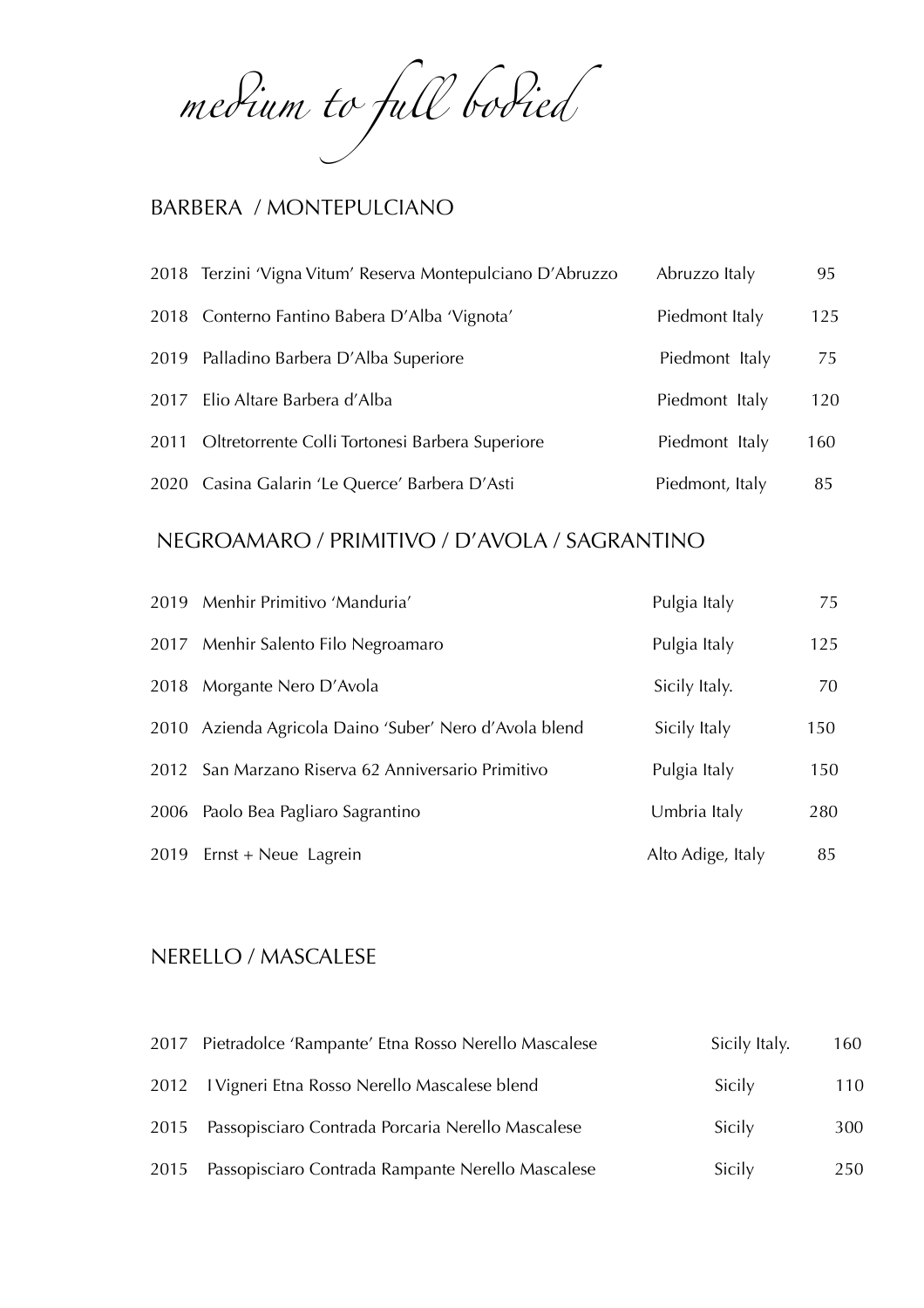# NEBBIOLO

| 2016 | S.C Pannell Nebbiolo                                        | Adelaide Hills SA     | 110 |
|------|-------------------------------------------------------------|-----------------------|-----|
| 2014 | Virago Nebbiolo                                             | <b>Beechworth Vic</b> | 95  |
| 2016 | Tarrawarra Estate Nebbiolo                                  | Yarra Valley Vic      | 85  |
| 2020 | Brezza Nebbiolo Langhe                                      | Piedmont, Italy       | 105 |
| 2018 | Poderi Colla Nebbiolo D'Alba                                | Piedmont Italy        | 105 |
| 2015 | Poderi Colla Barbaresco 'Roncaglie'                         | Piedmont Italy        | 290 |
| 2015 | Rocche Costamagna Barolo 'Rocche DellAnnunziata'            | Piedmont Italy        | 290 |
| 2010 | Prunotto Bussia Vigna Colonello Barolo Riserva              | Piedmont Italy        | 380 |
| 2012 | Dirupi Valtellina Superiore Riserva                         | Lombardy Italy        | 250 |
| 2004 | Paolo Scavino Barolo 'Carobric'                             | Piedmont Italy        | 350 |
| 2008 | Domenico Clerico Barolo Ciabot Mentin Ginestra              | Piedmont Italy        | 350 |
| 2008 | Elio Grasso Barolo Ginestra Casa Mate                       | Piedmont Italy        | 350 |
| 2008 | Cappellano Barolo Otin Fiorin Rupestris                     | Piedmont Italy        | 280 |
| 2010 | Cavallotto Barolo Riserva Bricco Boschis Vigna San Giuseppe | Piedmont Italy        | 420 |
| 2010 | Francesco Rinaldi Barolo Cannubi                            | Piedmont Italy        | 250 |
| 2010 | Paolo Scavino Barolo                                        | Piedmont Italy        | 220 |
| 2011 | Elio Grasso Barolo Gavarini Vigna Chiniera                  | Piedmont Italy        | 350 |
| 2011 | Terre del Barolo Rocche di Castiglione Riserva              | Piedmont Italy        | 250 |
| 2012 | Guido Porro Barolo Lazzirasco                               | Piedmont Italy        | 195 |
| 2013 | Arnaldorivera Barolo Rocche di Castglione                   | Piedmont Italy        | 265 |
| 2013 | Gianfranco Alessandria Barolo San Giovanni                  | Piedmont Italy        | 265 |
| 2013 | Michele Chiarlo Cannubi                                     | Piedmont Italy        | 275 |
| 2013 | Paolo Scavino Barolo Bric del Fiasc                         | Piedmont Italy        | 390 |
| 2013 | Mauro Veglio Barolo                                         | Piedmont Italy        | 185 |
| 2014 | Vietti Barolo Castiglione                                   | Piedmont Italy        | 270 |
| 2016 | Vietti 'Perbacco' Nebbiolo                                  | Piedmont Italy        | 150 |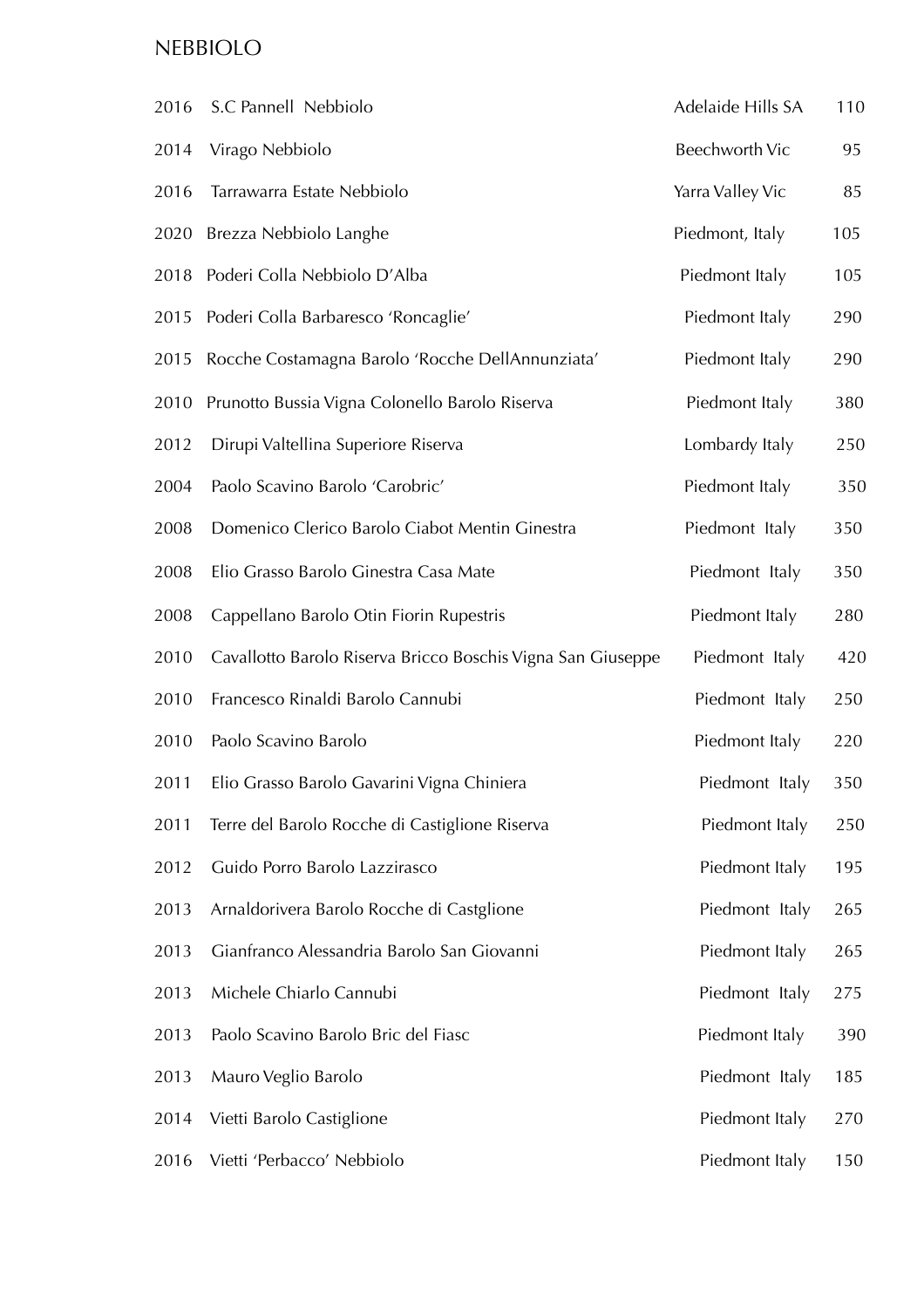# SANGIOVESE

|      | 2016 Vinea Marson Sangiovese                                  | Heathcote, Vic. | 85  |
|------|---------------------------------------------------------------|-----------------|-----|
|      | 2019 Cantina Tollo Sangiovese ' Roccaventosa'                 | Abruzzo Italy   | 50  |
|      | 2019 Querceto di Castellina Chianti Classico 'L Aura' Organic | Tuscany Italy   | 80  |
| 2019 | Candiale Chianti Classico                                     | Tuscany Italy   | 95  |
| 2017 | Marchese Antinori Chianti Classico Riserva                    | Tuscany Italy   | 135 |
| 2012 | Rocca di Montegrossi 'San Marcellino' Chianti Classico        | Tuscany Italy   | 180 |
| 2017 | Boscarelli Vino Nobile di Montelpuciano DOCG                  | Tuscany Italy   | 140 |
| 2016 | Le Potazzine Rosso di Montalcino                              | Tuscany Italy   | 100 |
| 2016 | Castello Colle Massari 'Riserva' Montecucco Rosso             | Tuscany Italy   | 90  |
| 2010 | Caparzo Brunello de Montalcino Riserva                        | Tuscany Italy   | 380 |
| 2010 | Talenti Brunello di Montalcino                                | Tuscany Italy   | 250 |
| 2006 | Felsina Fontalloro Chianti Classico                           | Tuscany Italy   | 275 |
| 2013 | Felsina Berardenga Chianti Classico                           | Tuscany Italy   | 130 |
| 2014 | Fontodi Chianti Classico                                      | Tuscany Italy   | 140 |
| 2015 | I Fabbri Lamole Chianti Classico                              | Tuscany Italy   | 120 |
| 2011 | Il Marroneto Brunello di Montalcino                           | Tuscany Italy   | 300 |
| 2010 | Il Paradiso di Manfredi Brunello di Montalcino                | Tuscany Italy   | 280 |
| 2015 | Monteraponi Chianti Classico                                  | Tuscany Italy   | 125 |
| 2012 | Petrolo Boggina Chianti                                       | Tuscany Italy   | 250 |
| 2013 | Poggio Scalette Il Carbonaione Chianti                        | Tuscany Italy   | 275 |
| 2015 | Poggio Scalette Chianti Classico                              | Tuscany Italy   | 120 |
| 2014 | Querciabella Chianti Classico                                 | Tuscany Italy   | 135 |
| 2009 | Rocca di Montegrossi Chianti Classico                         | Tuscany Italy   | 140 |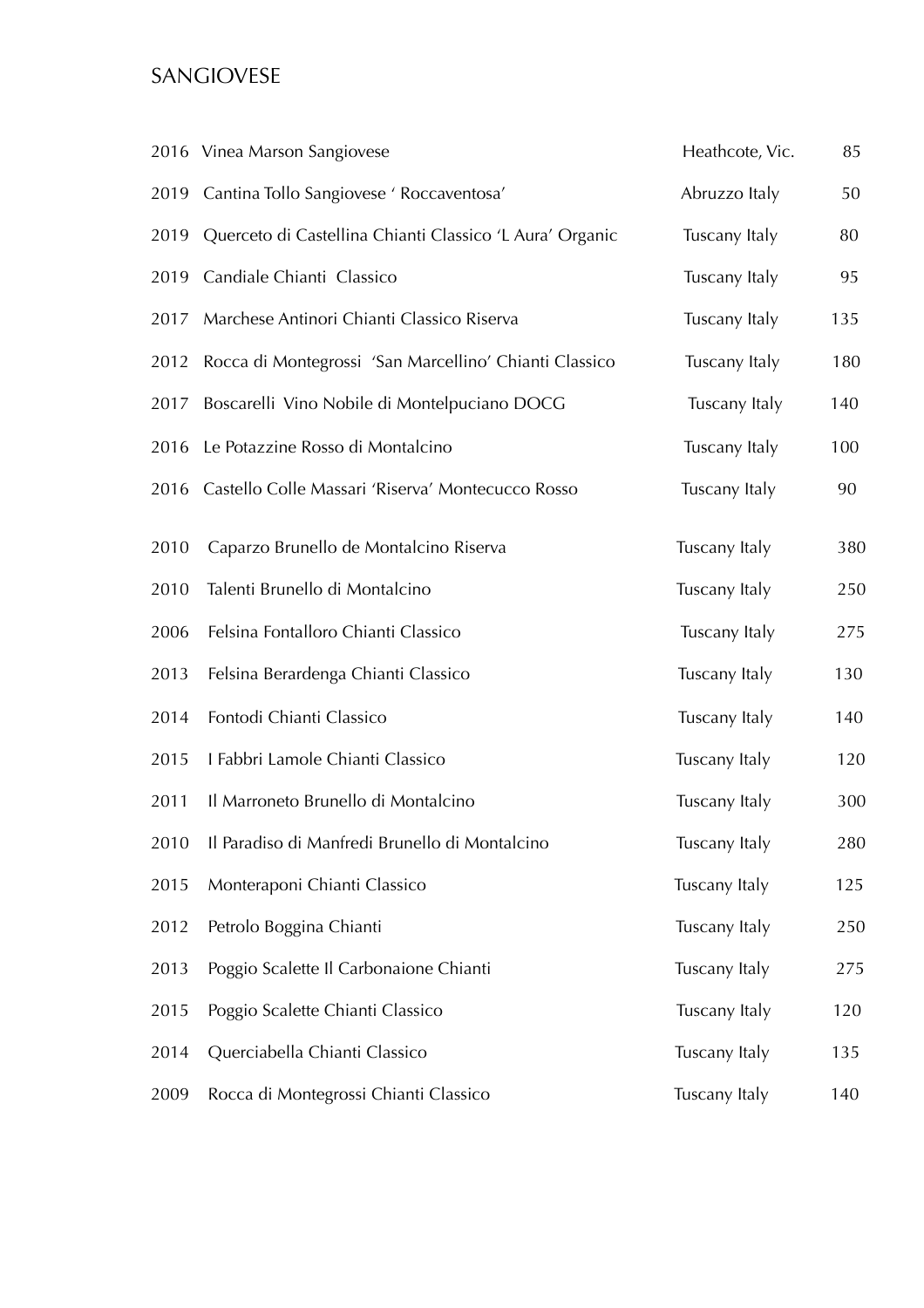*fu*l *bo*d*ed blends*

#### AUSTRALIAN BLENDS

### CABERNET / SAUVIGNON / CABERNET FRANC / MERLOT / MALBEC

| 2018 | Rob Hall Cabernets Bordeaux blend                    | Yarra Valley Vic   | 65  |
|------|------------------------------------------------------|--------------------|-----|
| 2017 | Yeringberg Cabernets Bordeaux blend                  | Yarra Valley Vic   | 140 |
| 2016 | Mount Mary Quintet                                   | Yarra Valley Vic   | 295 |
| 2010 | Mount Mary 'Quintet' Cabernet                        | Yarra Valley Vic   | 340 |
| 2013 | Yarra Yering 'Dry Red No1' Cabernet.                 | Yarra Valley, Vic  | 290 |
| 2016 | Sally's Hill Cabernets Cabernet Franc                | Pyrenese Vic       | 85  |
| 2017 | Arlewood Estate Cabernet Sauvignon                   | Margeret River WA  | 70  |
| 2019 | Bacchus Family Wine Bordeaux blend                   | Margaret River WA  | 120 |
| 2015 | Fraser Gallop 'Parterre' Cabernet Sauvignon          | Margaret River WA  | 125 |
| 2013 | Voyager Cabernet Merlot                              | Margaret River WA  | 150 |
| 2010 | Woodlands 'Margaret' Cabernet Merlot                 | Margaret River WA  | 150 |
| 2012 | Woodlands 'Thomas' Cabernet Sauvignon                | Margaret River WA  | 290 |
| 2012 | Brookland Valley Estate 'Reserve' Cabernet Sauvignon | Margaret River WA  | 165 |
| 2013 | Xanadu 'Reserve' Cabernet Sauvignon.                 | Margaret River WA  | 230 |
| 1999 | Cullen 'Diane Madeline' Cabernet Merlot              | Margaret River WA  | 350 |
| 1995 | Moss Wood Cabernet Sauvignon                         | Margaret River WA  | 420 |
| 2019 | Mount Horrocks Cabernet Sauvignon                    | Clare Valley SA    | 95  |
| 2008 | Clarendon Hills 'Brookman' Cabernet Sauvignon        | McLaren Vale SA    | 160 |
| 2019 | Penley Estate 'Helios' Cabernet Sauvignon            | McLaren Vale SA    | 150 |
| 2017 | <b>Balnaves Cabernet Sauvignon</b>                   | Coonawarra SA      | 90  |
| 2012 | Wynns 'Black Label' Cabernet Sauvignon               | Coonawarra SA      | 150 |
| 2012 | Wynns 'John Riddoch' Cabernet Sauvignon              | Coonawarra SA      | 320 |
| 2012 | Wendouree Cabernet Sauvignon                         | Clare Valley SA    | 290 |
| 2012 | Lake's Folly '3 Estates' Cabernet                    | Hunter Valley NSW. | 200 |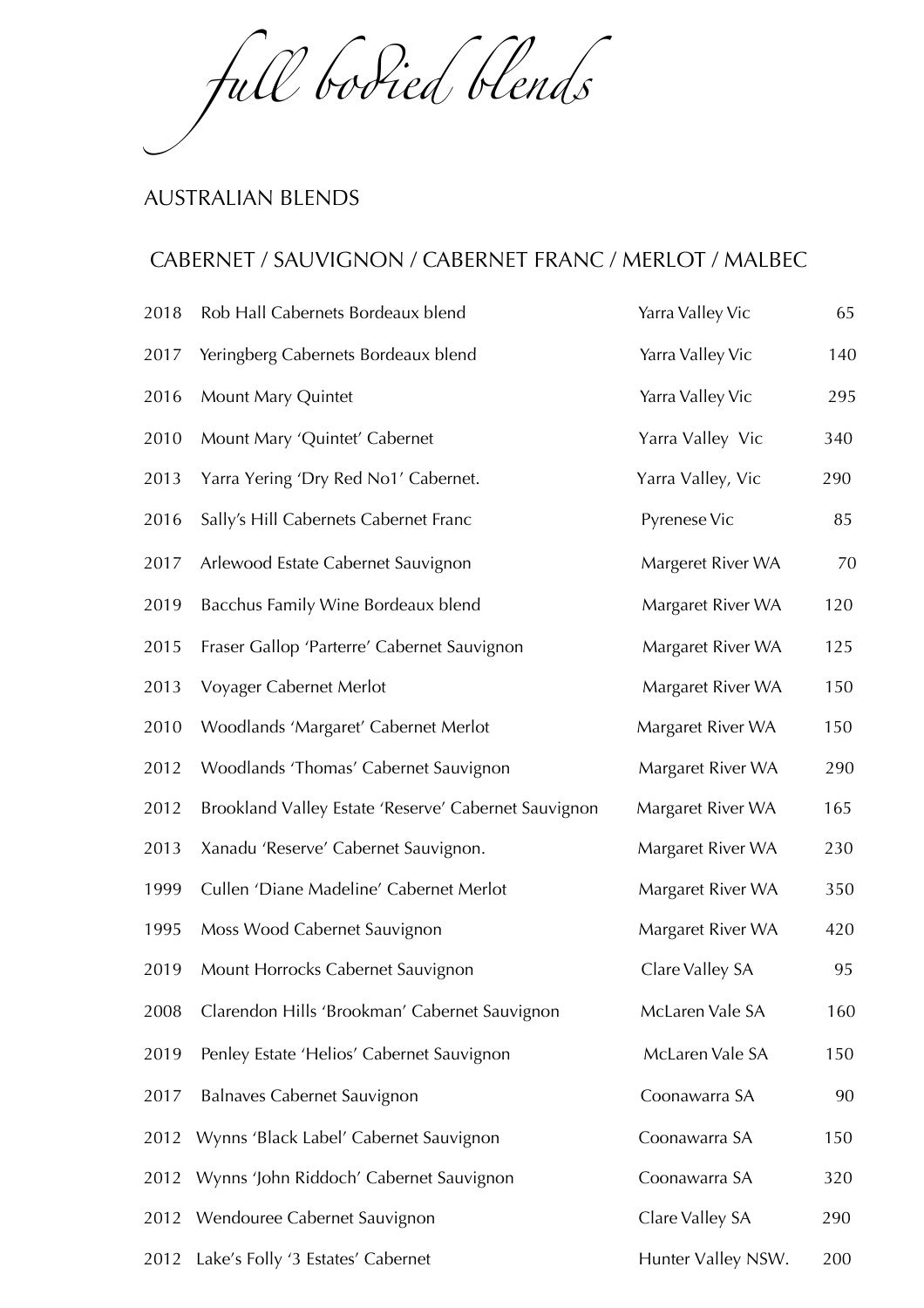*Bordeaux blends*

| 2014 | 'Vieux Château Certan' Pomerol Merlot blend              | <b>Bordeaux FR</b> | 640 |
|------|----------------------------------------------------------|--------------------|-----|
| 2010 | Château Léoville Barton Saint-Julien Cabernet blend      | <b>Bordeaux FR</b> | 430 |
| 2010 | Château 'Pédesclaux' Pauillac Cabernet blend             | <b>Bordeaux FR</b> | 325 |
| 2010 | Château 'Sociando-Mallet' Haut-Médoc Cabernet blend      | Bordeaux FR        | 325 |
| 2009 | Château 'Branaire-Ducru' Saint-Julien Cabernet blend     | <b>Bordeaux FR</b> | 350 |
| 2009 | Château 'du Tertre' Margaux Cabernet blend               | <b>Bordeaux FR</b> | 290 |
| 2009 | Château 'Giscours' Margaux Cabernet blend                | <b>Bordeaux FR</b> | 340 |
| 2009 | Château 'Gloria' Saint-Julien Cabernet blend             | <b>Bordeaux FR</b> | 250 |
| 2009 | Château 'Léoville-Las-Cases' Saint Julien Cabernet blend | <b>Bordeaux FR</b> | 990 |
| 2009 | Château 'Potensac' Médoc Merlot blend                    | <b>Bordeaux FR</b> | 225 |
| 2006 | Château 'Canon' Saint-Émilion Merlot blend               | <b>Bordeaux FR</b> | 390 |
| 2005 | Château 'Beau-Séjour Bécot' Saint-Émilion Merlot blend   | <b>Bordeaux FR</b> | 420 |
| 2005 | Château 'La Gaffelierè' Saint-Émilion Merlot blend       | <b>Bordeaux FR</b> | 375 |
| 2005 | 'Les Forts de Latour' Pauillac Cabernet blend            | <b>Bordeaux FR</b> | 790 |
| 2005 | Château Malescot-Saint-Exupéry Margaux Cabernet blend    | <b>Bordeaux FR</b> | 340 |
| 2005 | Château 'Pape Clément' Pessac-Léognan Cabernet blend     | <b>Bordeaux FR</b> | 500 |
| 2003 | Château Pichon-Longueville Baron Pauillac Cabernet blend | <b>Bordeaux FR</b> | 480 |
| 2003 | Château Pichon-Longueville Comtesse de Lalande Cab blend | <b>Bordeaux FR</b> | 540 |
| 2003 | Château 'Pontet-Canet' Pauillac Cabernet blend           | <b>Bordeaux FR</b> | 440 |
| 2000 | Château Léoville Poyferré Saint-Julien Cabernet blend    | <b>Bordeaux FR</b> | 395 |
| 2000 | Château Petit Village Pomerol Cabernet blend             | <b>Bordeaux FR</b> | 275 |
| 2000 | Château Lagrange Saint-Julien Cabernet blend             | <b>Bordeaux FR</b> | 290 |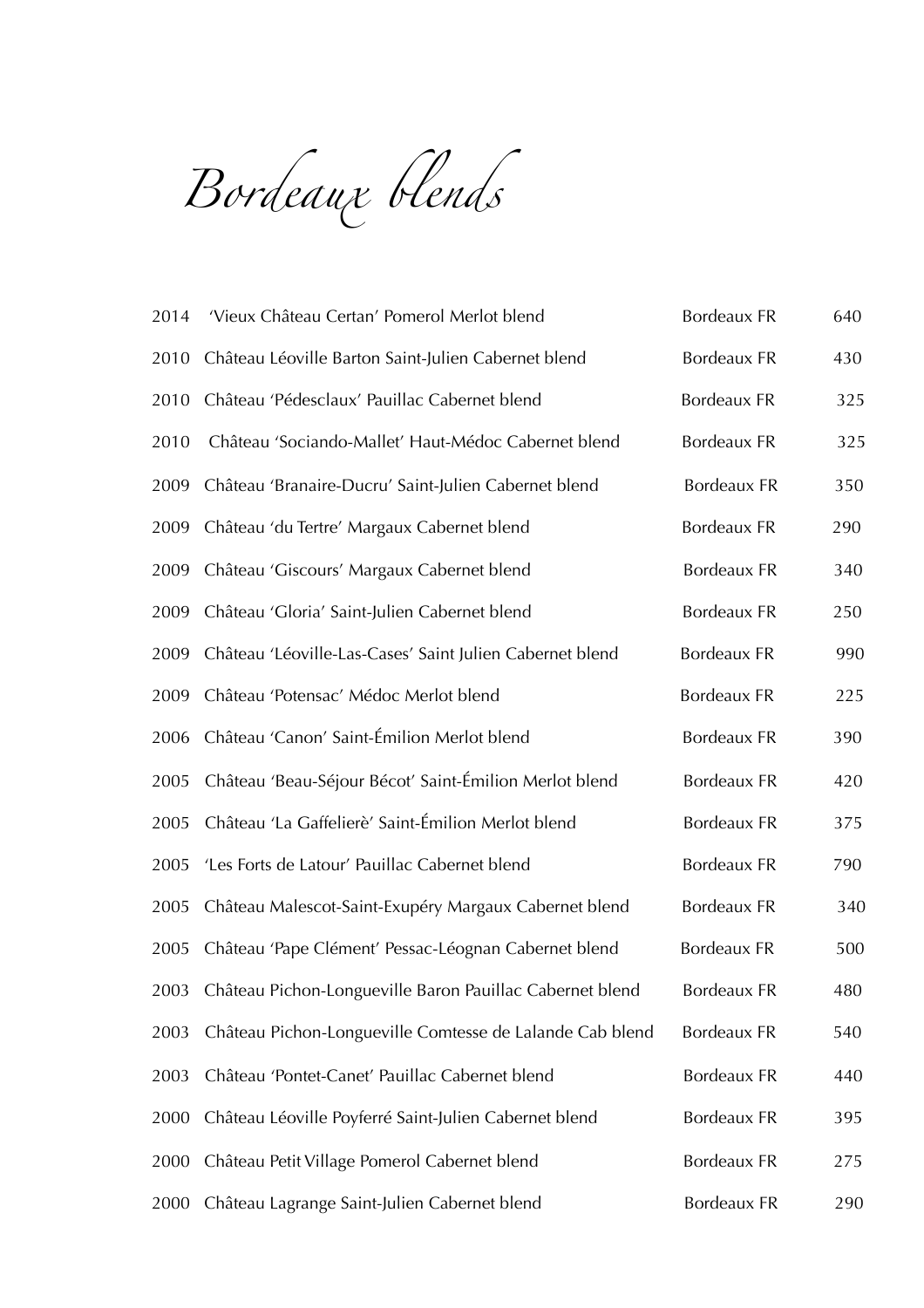*big and bold*

### SYRAH / SHIRAZ

| 2019 | Provenance Shiraz                          | Geelong Vic              | 70  |
|------|--------------------------------------------|--------------------------|-----|
| 2016 | Jasper Hill 'Georgia's Paddock' Shiraz.    | Heathcote, Vic           | 200 |
| 2019 | Wild Duck Creek Springflat Shiraz          | Heathcote Vic            | 110 |
| 2017 | Wild Duck Creek Springflat Shiraz (Magnum) | Heathcote Vic            | 300 |
| 2017 | Wild Duck Creek Estate 'Duck Muck' Shiraz  | Heathcote Vic            | 650 |
| 2017 | Craiglee Shiraz                            | Sunbury Vic              | 95  |
| 2017 | Best's Bin 0 Shiraz                        | Great Western, Vic       | 155 |
| 2012 | Castagna ' Genesis' Syrah                  | Beechworth VIC           | 175 |
| 2012 | Dalwhinnie 'Moonambel' Shiraz              | Pyrenees VIC             | 145 |
| 2015 | Toolangi 'Block D Reserve' Shiraz          | Yarra Valley VIC         | 115 |
| 2015 | Yarra Yering 'Dry Red No2' Shiraz Viognier | Yarra Valley VIC         | 255 |
| 2004 | Peter Lehmann 'Stonewell' Shiraz           | Barossa Valley SA        | 220 |
| 2004 | Rockford ' Basket Press' Shiraz            | Barossa Valley SA        | 420 |
| 2012 | Grant Burge 'Meshach' Shiraz               | Barossa Valley SA        | 265 |
| 2012 | Penfolds 'St Henri' Shiraz                 | Barossa Valley SA        | 300 |
| 2015 | Head 'Ancestor Vines' Grenache             | <b>Barossa Valley SA</b> | 220 |
| 2015 | John Duvall 'Entity' Shiraz                | Barossa Valley SA        | 115 |
| 2019 | Langmeil 'Valley Floor' Shiraz             | Barossa Valley SA        | 75  |
| 2019 | Hentley Farm 'The Beast' Shiraz            | Barossa Valley SA        | 170 |
| 2018 | Turkey Flat Shiraz                         | Barossa Valley SA        | 100 |
| 2015 | Turkey Flat 'The Ancestor' Shiraz          | Barossa Valley SA        | 320 |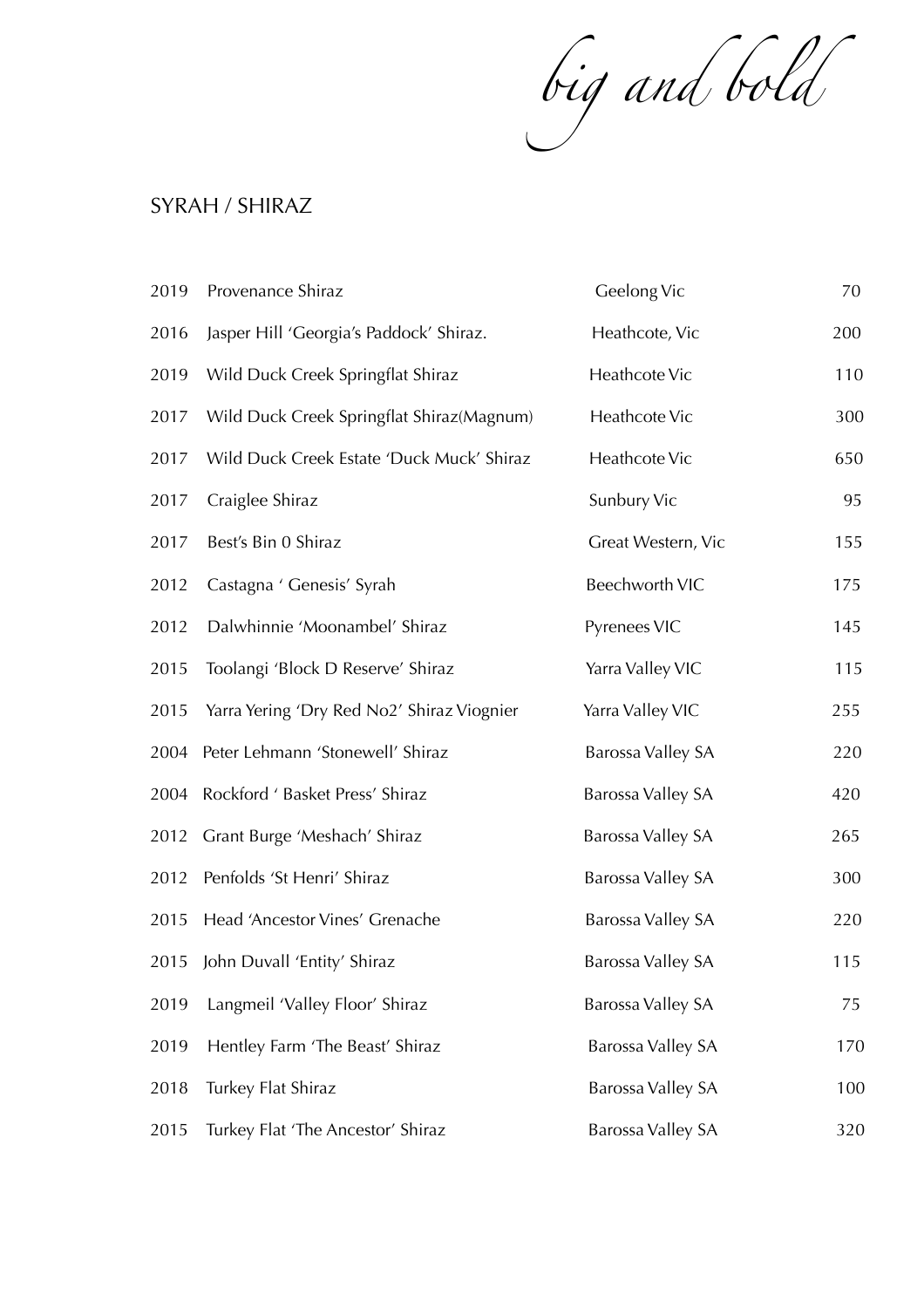# SYRAH / SHIRAZ

|      | 2012 SC Pannell Syrah                         | Adelaide Hills     | 125  |
|------|-----------------------------------------------|--------------------|------|
|      | 2012 Wendouree Shiraz Malbec                  | Clare Valley SA    | 285  |
|      | 2012 Wendouree Shiraz Mataro                  | Clare Valley SA    | 285  |
|      | 2010 Wendouree Shiraz                         | Clare Valley SA    | 460  |
| 2012 | Heirloom Shiraz                               | Eden Valley SA     | 130  |
| 2016 | Poonawatta 'The Cuttings' Shiraz              | Eden Valley SA     | 100  |
| 2012 | Sons of Eden 'Remus' Shiraz                   | Eden Valley SA     | 180  |
| 2018 | <b>Bleadsdale Vineyard Generations Shiraz</b> | Langhorne Creek SA | 80   |
| 2006 | Clarendon Hills 'Moritz' Syrah                | McLaren Vale SA    | 140  |
| 2017 | Woodstock 'Pilot's View' Shiraz               | McLaren Vale SA    | 65   |
| 2019 | S.C Pannell 'Merrivale' Shiraz                | McLaren Vale SA    | 80   |
| 2016 | Yangarra 'Small Pot Whole Bunch' Shiraz       | McLaren Vale SA    | 135  |
| 2004 | Mr Riggs Shiraz                               | McLaren Vale SA    | 200  |
| 2016 | Deep Woods 'Reserve Block 7' Shiraz           | Margaret River WA  | 135  |
| 1995 | Penfolds Grange Bin 95                        | Barossa Valley SA  | 1200 |
| 1993 | Penfolds Grange Bin 95                        | Barossa Valley SA  | 1300 |
| 1984 | Penfolds Grange Bin 95                        | Barossa Valley SA  | 1400 |
| 1980 | Penfolds Grange Bin 95                        | Barossa Valley SA  | 1800 |